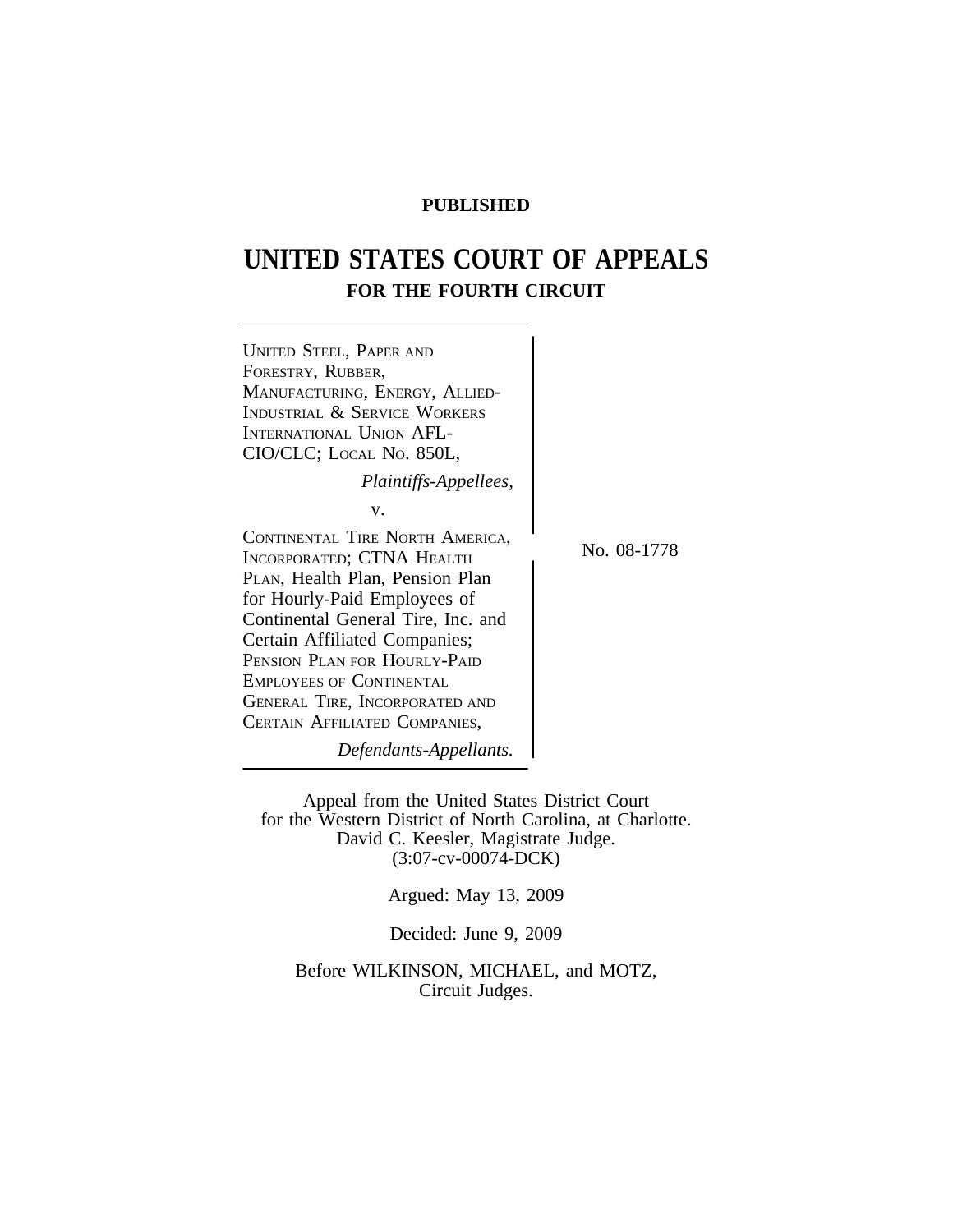Affirmed by published opinion. Judge Wilkinson wrote the opinion, in which Judge Michael and Judge Motz joined.

## **COUNSEL**

**ARGUED:** Brian J. Murray, JONES DAY, Chicago, Illinois, for Appellants. Joseph P. Stuligross, UNITED STEEL-WORKERS OF AMERICA, Pittsburgh, Pennsylvania, for Appellees. **ON BRIEF:** Brian West Easley, Brent D. Knight, JONES DAY, Chicago, Illinois, for Appellants. Amanda Green, Assistant General Counsel, United Steel, Paper and Forestry, Rubber, Manufacturing, Energy, Allied-Industrial and Service Workers International Union, AFL-CIO/CLC, Pittsburgh, Pennsylvania; Michael G. Okun, PATTERSON HARKAVY, LLP, Raleigh, North Carolina, for Appellees.

#### **OPINION**

#### WILKINSON, Circuit Judge:

In this case, a union is seeking to compel arbitration of grievances it filed against an employer. The district court held that the grievances were arbitrable, and we affirm. The suit was timely because the statute of limitations period does not begin until a party unequivocally refuses to arbitrate. In addition, despite the fact that the grievances were filed after the collective bargaining agreements had expired, it is clear from the contracts themselves that the parties intended to arbitrate their differences.

#### I.

This suit involves a dispute over pension and health insurance benefits. The defendants are Continental Tire North America, Inc. (a tire manufacturer and distributor), CTNA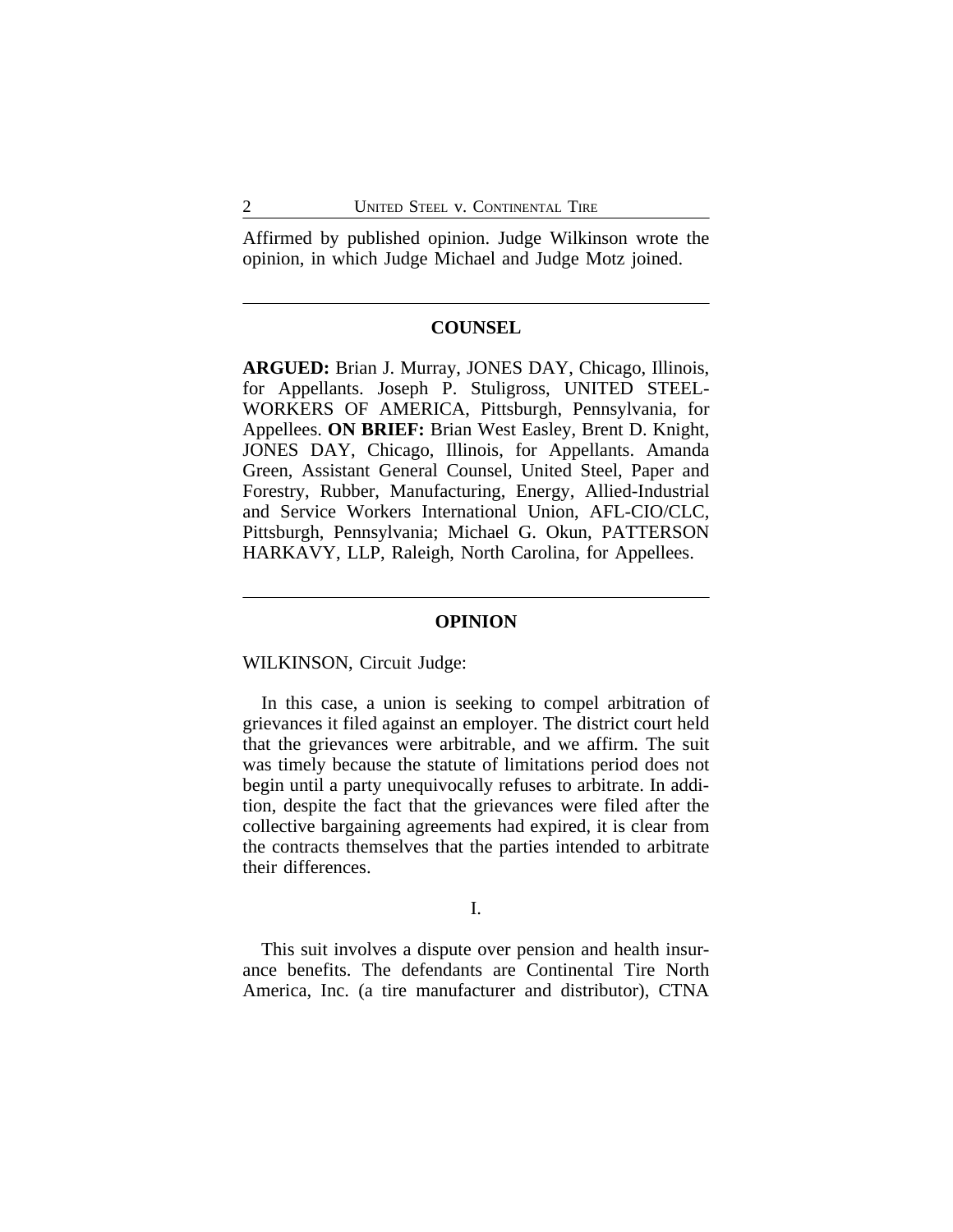Health Plan, the Pension Plan for Hourly-Paid Employees of Continental General Tire, Inc., and certain affiliated companies (collectively, "CTNA"). The plaintiffs are a group of unions: the United Steel, Paper and Forestry, Rubber, Manufacturing, Energy, Allied-Industrial and Service Workers International Union, AFL-CIO/CLC, and its Local Union No. 850L (collectively, the "Union"). The Union was the representative for bargaining unit employees at CTNA's tiremaking facility in Charlotte, North Carolina (the "Charlotte Plant").

On September 20, 1999, CTNA and the Union entered into two cross-referencing agreements that are at the center of this case: a collective bargaining agreement governing terms and conditions of employment (the "CBA") and an agreement governing pension and insurance benefits (the "P&I Agreement"). In addition to providing substantive terms and conditions of employment, the CBA outlines a broadly applicable grievance procedure. It states:

The parties mutually agree that the procedure set forth herein is the proper vehicle for the settlement of any and all disputes arising between the parties during the life of said Agreement, unless specifically excluded by the parties, shall be submitted and settled in accordance with the following procedure without resorting to any other action.

CBA, Art. IV, ¶ 401. It then delineates a multi-step grievance procedure that culminates with an option for arbitration. It provides that "[t]he decision of the arbitrator shall be final and binding upon both parties." CBA, Art. IV, ¶ 419.

The P&I Agreement provides the substantive pension and health insurance benefits that are the subject of the Union's grievances, and it incorporates the CBA's grievance procedure in three separate places. It provides generally that "[t]his agreement shall be subject to the terms and provisions of the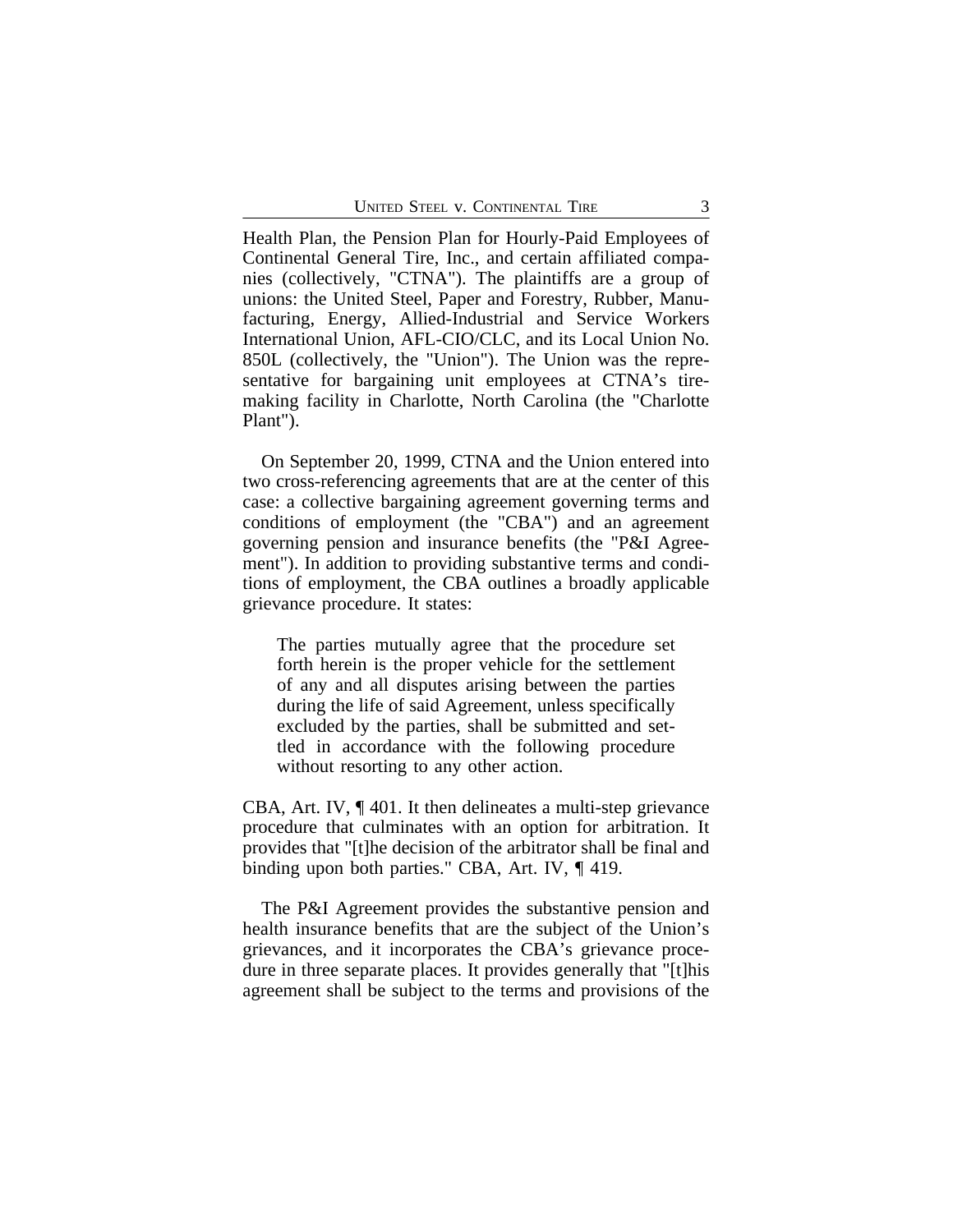grievance procedure as outlined in Article IV of the Collective Bargaining Agreement in accordance with the applicable laws." P&I Agreement, Art. IV, ¶ 8.

In addition, with respect to pension benefits, it provides specifically that the CBA grievance procedure shall be used to resolve disputes over certain issues, including "the amount of pension or other benefit to which an Employee or Pensioner is entitled under this Agreement." *Id.* at Art. I, § VI, ¶ 1. With respect to health insurance benefits, it provides specifically that "[i]n the event any dispute shall arise based on the question whether the Company has provided the insurance benefits hereinabove described, such dispute shall be subject to the grievance procedure of the Labor Agreement including arbitration." *Id.* at Art. III, § III, ¶ F. Following each of these two specific provisions providing for arbitration, the P&I Agreement also states: "Termination of the Labor Agreement shall not invalidate the use of its grievance procedure for the purposes of this paragraph." *Id.* at Art. I, § VI, ¶ 1; *id.* at Art. III,  $\S$  III,  $\P$  F.

With respect to duration and termination more generally, the P&I Agreement explicitly states that it and the CBA expire on April 30, 2006. P&I Agreement, Art. IV, ¶ 5. It also provides, however, that "[n]otwithstanding the termination of the Agreement for Pension, Service Award, Insurance and Supplemental Workers' Compensation Benefits, the benefits described herein shall be provided for ninety (90) days following termination." *Id.*

Before the agreements were set to expire on April 30, 2006, CTNA notified the Union that it needed to reduce costs at the Charlotte Plant and attempted to renegotiate the agreements in order to achieve the necessary reductions. These negotiations were not successful, and so CTNA announced that it would have to cut production and lay off employees. Between March and July 2006, CTNA laid off over 900 bargaining unit employees from the Charlotte Plant. The CBA and the P&I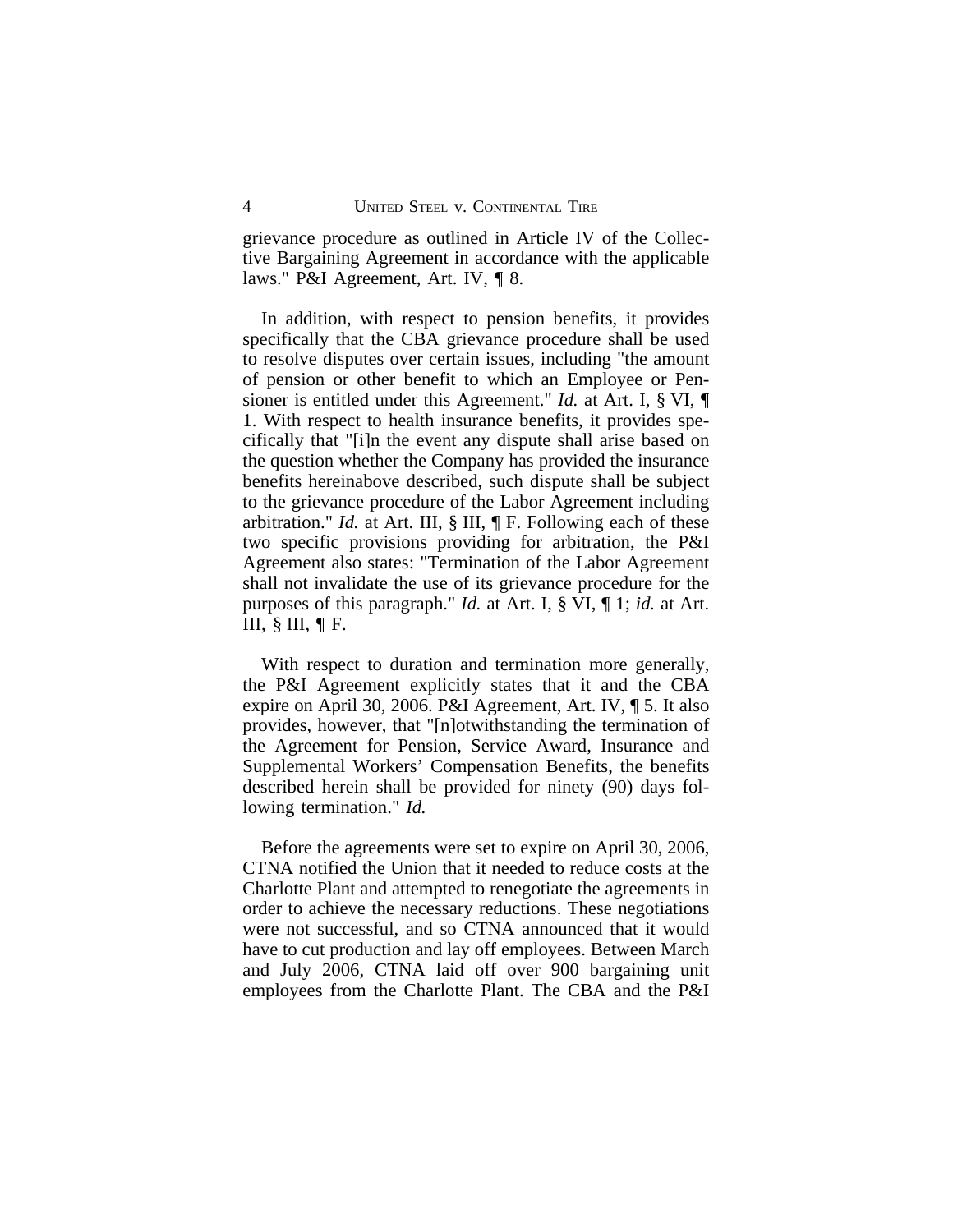Agreement expired on April 30, 2006, in the midst of these layoffs. On May 1, 2006, CTNA unilaterally implemented the terms of its Last, Best, and Final Proposal (the "Implemented Terms"), which were later upheld by the NLRB. In contrast to the CBA and the P&I Agreement, the Implemented Terms did not provide for arbitration.

Based on the large-scale layoffs, on August 9, 2006, the Union filed two grievances with CTNA. In Grievance No. 2006-580-25, the Union alleged that CTNA violated Article III, § III, ¶ H of the P&I Agreement because it did not provide the 24 months of extended health insurance benefits that it was required to under that section. In Grievance No. 2006- 580-26, the Union alleged that CTNA violated Article I, § IX, ¶ 4(a) and 5(a) of the P&I Agreement, which provided for accelerated distributions of pensions, because it did not provide the "contractually required amount of pension to which employee Arnold Hoffstetler and other employees are entitled as a result of the permanent discontinuance of tire making operations."

After CTNA refused to arbitrate the grievances, on February 14, 2007, the Union filed this suit under § 301 of the Labor Management Relations Act (the "LMRA"), 29 U.S.C. § 185. The Union sought to compel arbitration under the CBA and the P&I Agreement, and, in the alternative, claimed that CTNA breached the P&I Agreement in violation of § 301 of the LMRA. Both parties filed motions for summary judgment on the count to compel arbitration. The district court granted the Union's motion and dismissed its remaining claims without prejudice. CTNA appeals.

## II.

CTNA first argues that this suit is time barred. It contends that, as many courts have held, the six-month statute of limitations from § 10(b) of the National Labor Relations Act, 29 U.S.C. § 160(b), governs this suit to compel arbitration under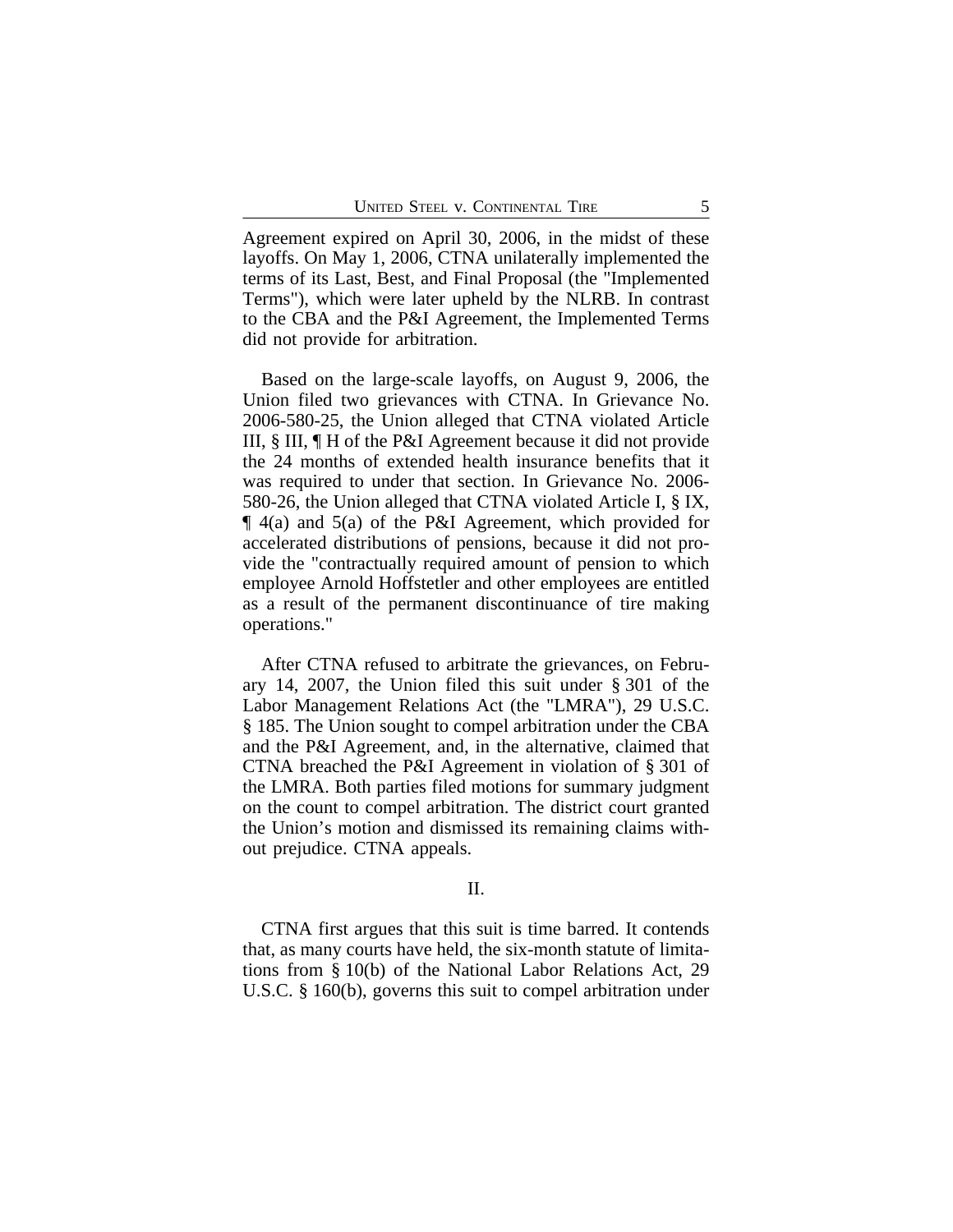§ 301 of the LMRA, 29 U.S.C. § 185. *See, e.g.*, *Aluminum, Brick and Glassworkers International Union Local 674 v. A.P. Green Refractories, Inc.*, 895 F.2d 1053, 1054-55 (5th Cir. 1990) (collecting cases). Applying this six-month statute of limitations, it asserts that the limitations period began on August 9, 2006, when Rick Schultheiss, CTNA's Human Resources Manager for the Charlotte Plant, orally informed the Union that CTNA would not arbitrate, and thus the six months had expired when the Union filed this suit on February 14, 2007 (six months and five days later). Assuming that the six-month statute of limitations applies, we reject this argument because Schultheiss's statement did not commence the statute of limitations.

As we have previously explained, when a union demands arbitration and the employer expressly refuses, "a cause of action to compel arbitration accrues, and the limitations period begins, with the refusal to arbitrate." *Local 1422, International Longshoremen's Association v. South Carolina Stevedores Association*, 170 F.3d 407, 409 (4th Cir. 1999). There is a question as to whether a formal demand for arbitration is always necessary to begin the limitations period. *See Warehouse, Production, Maintenance and Miscellaneous Employees, Furniture, Piano and Express Drivers and Helpers Local Union No. 661 v. Zenith Logistics, Inc.*, 550 F.3d 589, 593 (6th Cir. 2008) (holding that a formal demand is not required). We need not decide that question, however, because Schultheiss's statement does not satisfy the well-settled requirement that a party must *unequivocally* refuse to arbitrate before the limitations period begins. *See, e.g., Zenith Logistics*, 550 F.3d at 592 ("The six-month period begins to run 'when the employer takes an unequivocal position that it will not arbitrate.'" (quoting *McCreedy v. Local Union No. 971, UAW*, 809 F.2d 1232, 1237 (6th Cir. 1987))); *Local Joint Executive Bd. of Las Vegas, Bartenders Union Local 165, Culinary Workers' Local Union No. 226 v. Exber, Inc.*, 994 F.2d 674, 676 (9th Cir. 1993); *A.P. Green Refractories*, 895 F.2d at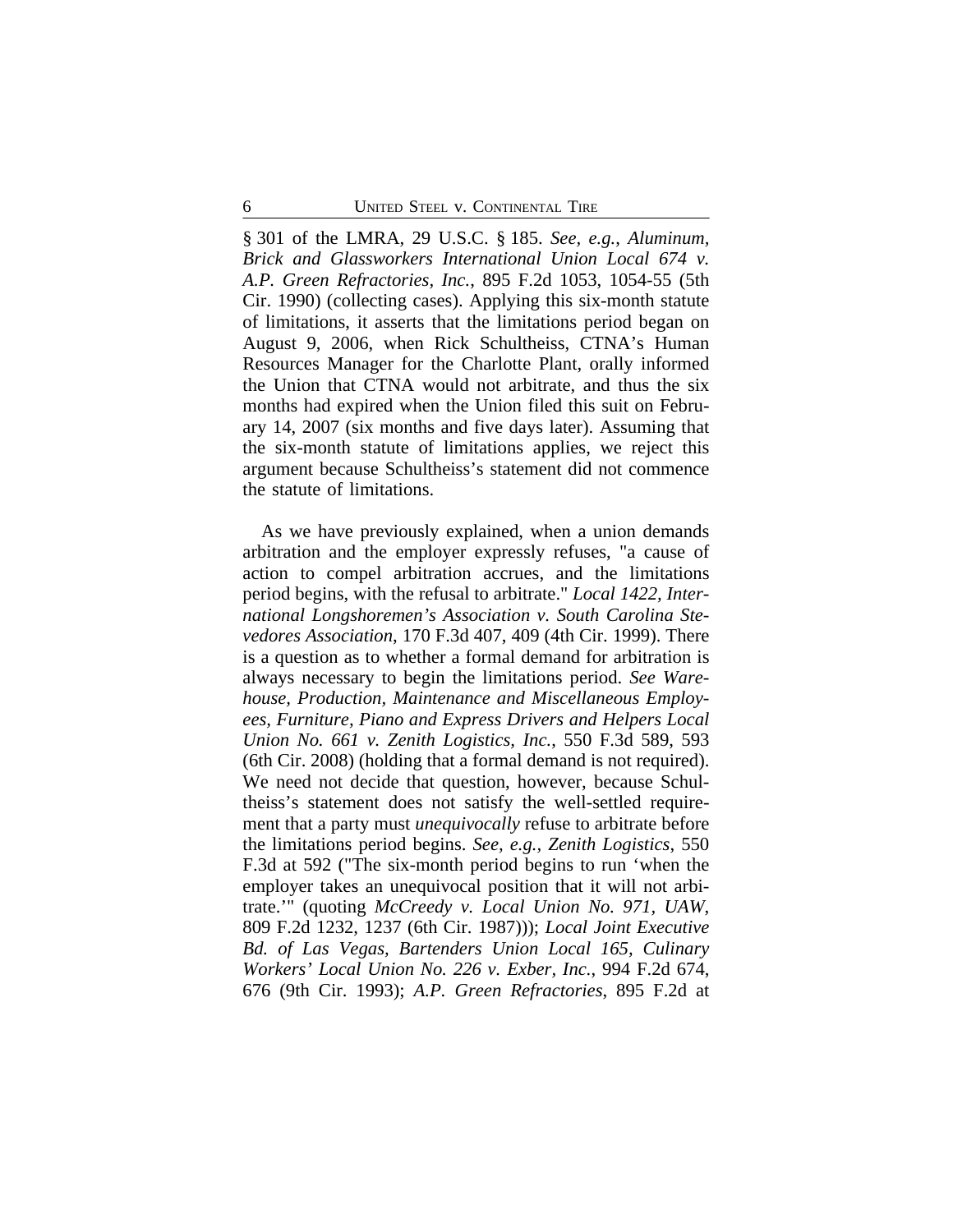1055; *Niro v. Fearn Int'l, Inc.*, 827 F.2d 173, 177-78 (7th Cir. 1987).

According to Schultheiss's sparse affidavit, on August 9, 2006, upon receiving the Union's grievances, he informed the Union representative "that it was CTNA's position that the grievances were not arbitrable under the current grievance procedure" and that he would "give the grievances to Rick Ledsinger, CTNA's Vice President, Human Resources for a written response."

This statement is far from unequivocal. By stating that he would give the grievances to a superior human resources officer at CTNA, Schultheiss suggested that his decision would be subject to further review. This gave the Union good reason to doubt that Schultheiss had the authority to finally resolve the issue. Furthermore, by stating that a written response would be forthcoming, Schultheiss implied that an oral response alone was too informal to end the matter and that Ledsinger's written response was necessary to finalize the decision.

In addition, by stating that the grievances were not arbitrable under the "current grievance procedure," Schultheiss suggested that he was expressing an opinion only as to whether arbitration was required by the grievance procedure in CTNA's recently imposed Implemented Terms, and not an opinion as to whether it was required by the prior P&I Agreement. Schultheiss's failure to address whether CTNA would refuse to arbitrate grievances covered, as the Union believed its grievances were, by the P&I Agreement left open that question as well as the possibility for further discussions.

For various reasons, therefore, Schultheiss's statement did not "make clear" that CTNA had "made a *final* decision refusing to arbitrate." *Niro*, 827 F.2d at 177-78. A refusal to arbitrate must be unequivocal so that it puts the other party on notice that the statute of limitations period has begun. The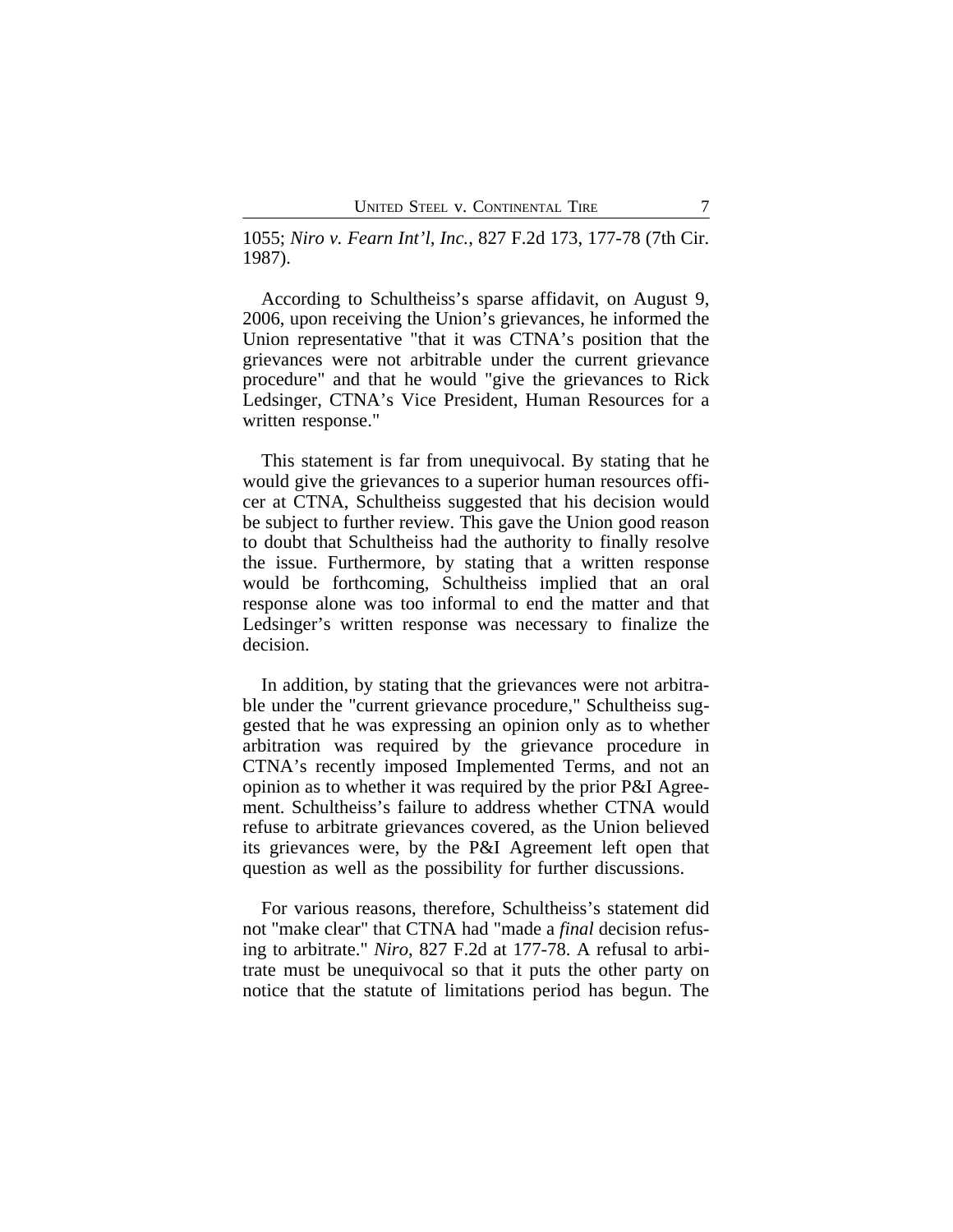cagily worded statement in Schultheiss's affidavit simply did not put the Union on notice that CTNA would not arbitrate the dispute and that consequently the Union would have to file suit to compel arbitration within the applicable limitations period.

We conclude, therefore, that the limitations period did not begin with Schultheiss's statement on August 9, 2006, as CTNA contends. Regardless of whether it began on August 16 with Ledsinger's written refusal to arbitrate or only after August 17 when the Union formally demanded arbitration, the February 14, 2007 filing date for this complaint was within the six-month limitations period.

#### III.

CTNA next argues that the Union's action to compel arbitration fails on the merits. Specifically, CTNA contends that it is not obligated to arbitrate the grievances under the CBA and the P&I Agreement because the agreements do not provide for arbitration of the particular grievances at issue here, and, in any event, they were no longer in force when the grievances were filed.

CTNA is of course correct that the obligation to arbitrate is strictly contractual. The Supreme Court has repeatedly emphasized "that arbitration is a matter of contract and a party cannot be required to submit to arbitration any dispute which he has not agreed so to submit." *AT&T Technologies, Inc. v. Communications Workers of America*, 475 U.S. 643, 648 (1986) (internal quotation marks omitted). *See also Nolde Bros., Inc. v. Local No. 358, Bakery and Confectionery Workers Union*, 430 U.S. 243, 250-51 (1977) (noting prior cases holding that "a party cannot be compelled to arbitrate any matter in the absence of a contractual obligation to do so"); *Gateway Coal Co. v. United Mine Workers of America*, 414 U.S. 368, 374 (1974) ("The law compels a party to submit his grievance to arbitration only if he has contracted to do so.").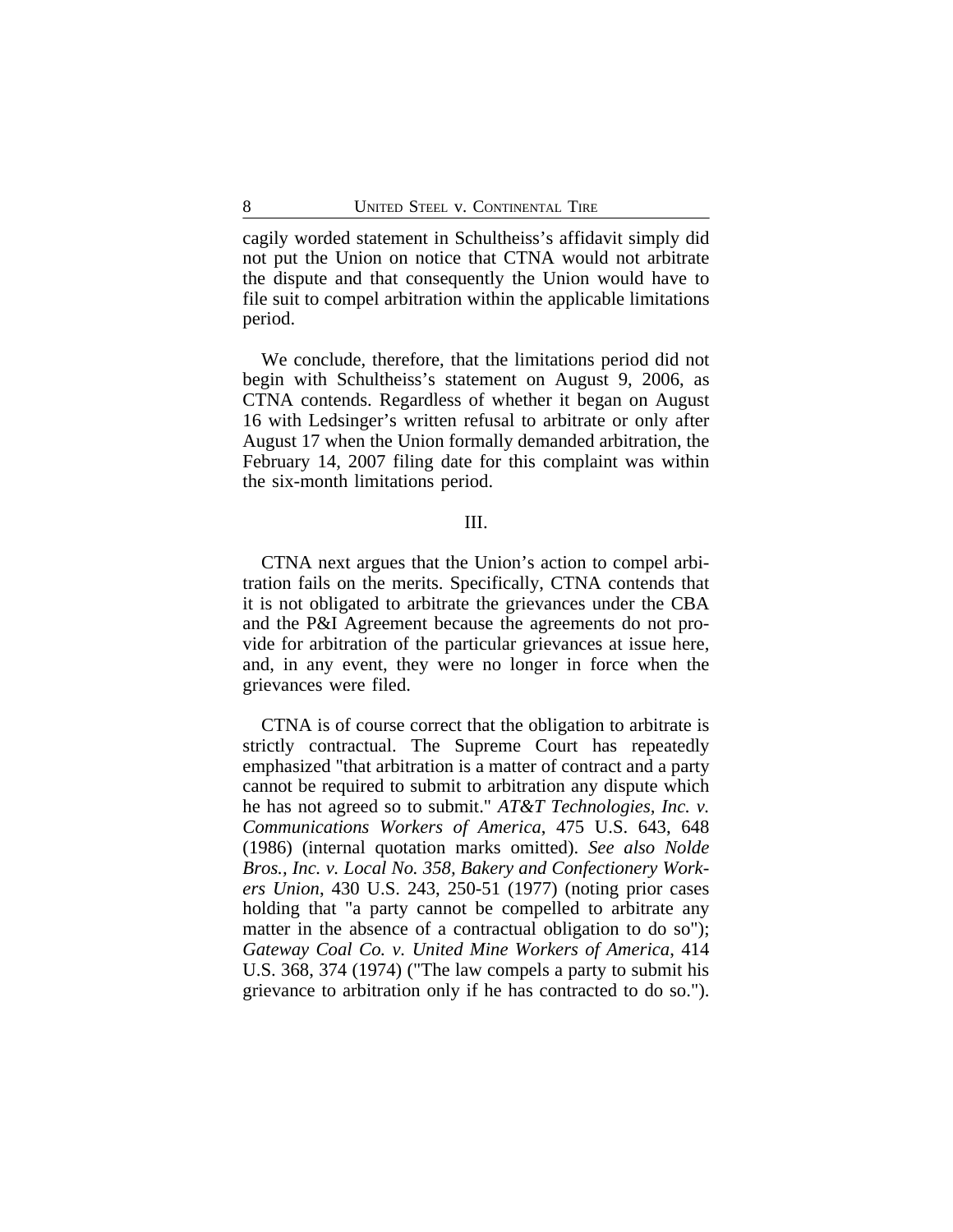In *Nolde Bros.*, the Court explained that "[a]dherence to these principles, however, does not require us to hold that termination of a collective-bargaining agreement automatically extinguishes a party's duty to arbitrate grievances arising under the contract." 430 U.S. at 251. But this question of continuing arbitration obligations is, like so much else in this area, a matter of basic contract law. In fact, grievances filed after a contract expires are only arbitrable when they "arise under the contract." *Litton Fin. Printing Div. v. NLRB*, 501 U.S. 190, 205-06 (1991). The Court went on to explain:

A postexpiration grievance can be said to arise under the contract only where it involves facts and occurrences that arose before expiration, where an action taken after expiration infringes a right that accrued or vested under the agreement, or where, under normal principles of contract interpretation, the disputed contractual right survives expiration of the remainder of the agreement.

*Id.* These various theories are all getting at the same question: "whether the parties agreed to arbitrate *this* dispute." *Id.* at 209 (emphasis added).

Here, we have little trouble concluding that they did. Multiple provisions of the contracts support that view. The parties not only provided for arbitration broadly during the life of the CBA and the P&I Agreement, *see* CBA, Art. IV, ¶ 401; P&I Agreement, Art. IV, ¶ 8. They also explicitly agreed that the arbitration procedure outlined in the CBA would survive the expiration of the CBA for use in resolving disputes over pension and health insurance benefits. In the article governing the pension plan, the P&I Agreement states that the CBA grievance procedure shall be used to resolve disputes over "the amount of pension" and then states: "Termination of the Labor Agreement shall not invalidate the use of its grievance procedure for the purposes of this paragraph." P&I Agreement, Art. I,  $\S$  VI,  $\P$  1. Similarly, in the article governing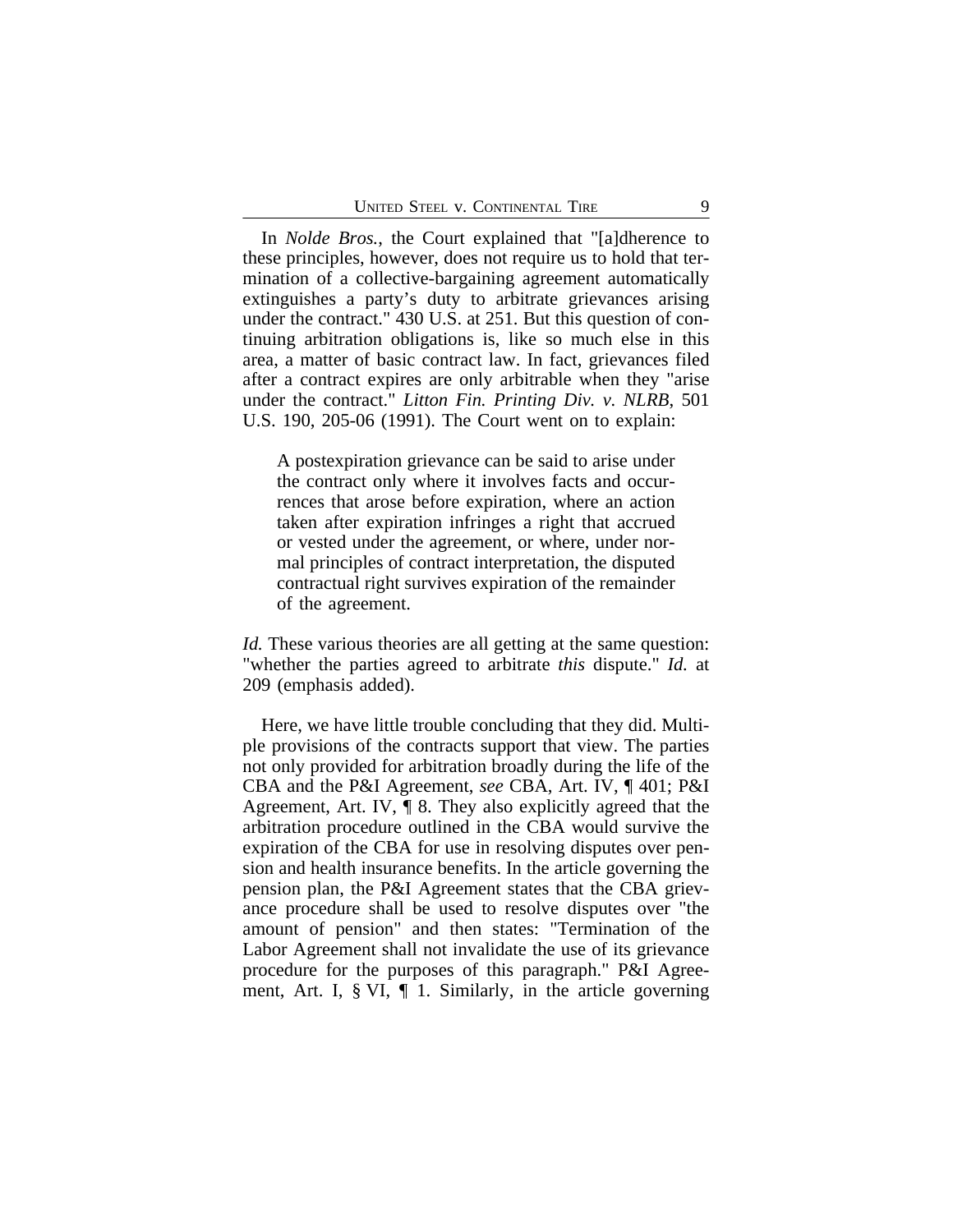health insurance, the P&I Agreement states that the CBA grievance procedure shall be used to resolve disputes about "whether the Company has provided the insurance benefits hereinabove described" and then states: "Termination of the Labor Agreement shall not invalidate the use of its grievance procedure for the purposes of this Section." *Id.* at Art. III, § III, ¶ F. These provisions show that the parties intended to arbitrate disputes over pension and health insurance benefits, such as the ones at issue in this case, after the date that the CBA and the P&I Agreement were set to jointly expire.

CTNA alleges that the specific arbitration provision governing health benefits does not apply to the Union's claim for extended health insurance benefits because the provision addresses "benefits *hereinabove* described" and the basis of the Union's claim falls below the provision. Even leaving aside the question of whether this argument was ever raised with anything approaching the requisite specificity in the court below, the one word upon which CTNA fastens is hardly sufficient to counteract the great weight of contractual provisions to the contrary or the Supreme Court's admonition in *Litton* that even in cases of postexpiration arbitration, "doubts should be resolved in favor of coverage." 501 U.S. at 209.

In addition, the parties agreed that "[n]otwithstanding the termination of the Agreement for Pension, Service Award, Insurance and Supplemental Workers' Compensation Benefits, the benefits described herein shall be provided for ninety (90) days following termination." P&I Agreement, Art. IV, ¶ 5. When this is read in combination with the general arbitration clauses, *see* CBA, Art. IV, ¶ 401; P&I Agreement, Art. IV, ¶ 8, and the specific arbitration clauses described above, *see* P&I Agreement, Art. I, § VI, ¶ 1; *id.* at Art. III, § III, ¶ F, it is clear that the parties agreed to arbitrate disputes over pension and health insurance benefits that might arise during the 90 days of extended coverage. The Union's grievances fall squarely within this category: one claim is for accelerated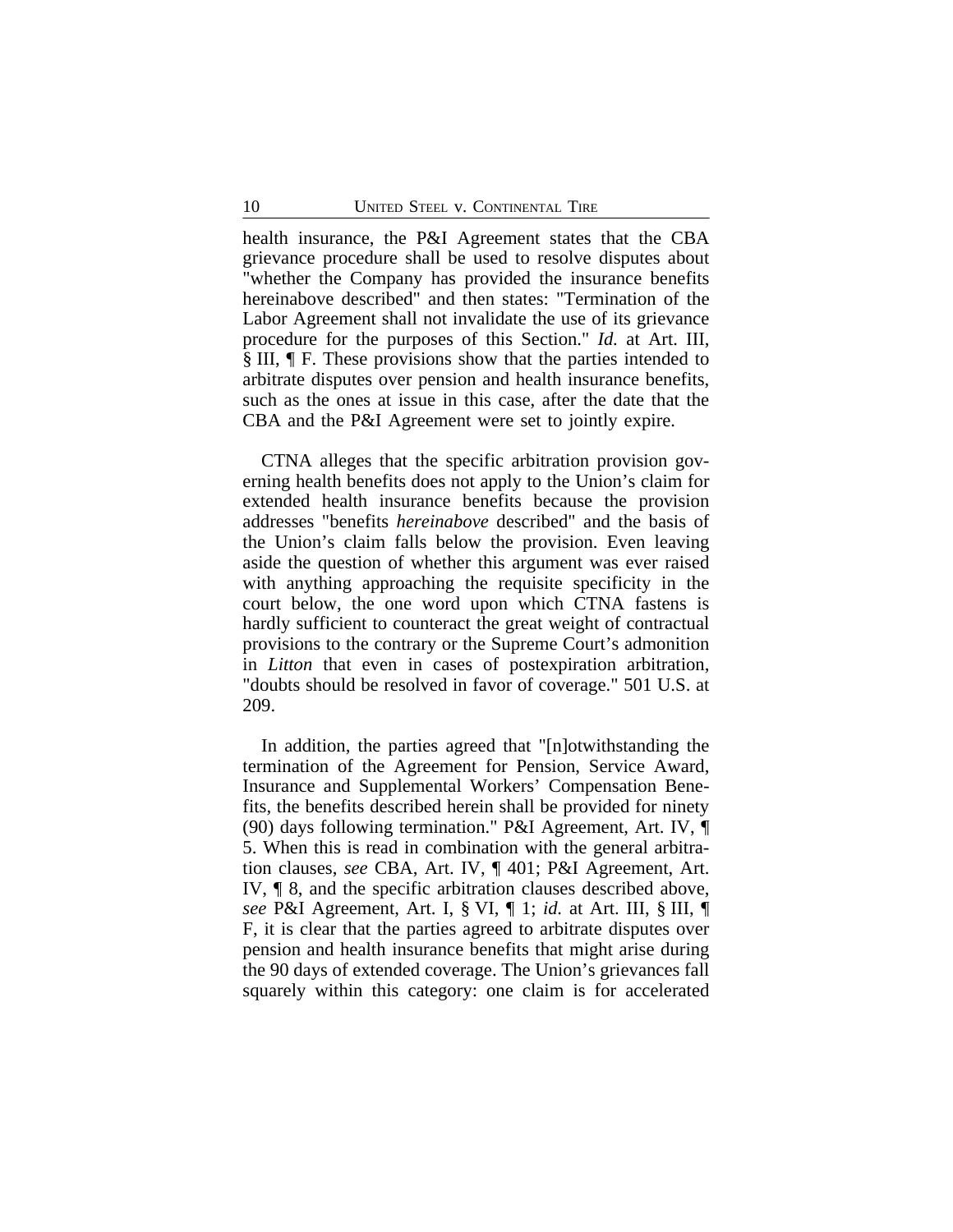pension benefits, the other is for extended health insurance coverage, and both are based on layoffs that occurred during the 90 day extended benefits period.

As the Court said in *Litton*, "if a collective-bargaining agreement provides in explicit terms that certain benefits continue after the agreement's expiration, disputes as to such continuing benefits may be found to arise under the agreement, and so become subject to the contract's arbitration provisions." 501 U.S. at 207-08. Whether the parties provided for arbitration generally or specifically makes no difference in this instance. All of the contractual roads here lead to Rome, with Rome in this case being arbitrability. In fact, were we to hold that under this contract the commitment to arbitrate terminated on the very day the collective bargaining agreement expired, we would be embracing the untenable proposition that arbitration obligations could seldom outlive the collective bargaining agreements in which they were embodied. But any such notion is at odds with the parties' freedom to contract for dispute resolution mechanisms of a duration the parties themselves would prefer.

Questions beyond this are for the arbitrator to decide on the merits. For example, CTNA contends that the clause providing for arbitration of disputes over "the amount of pension" benefits, P&I Agreement, Art. I, § VI, ¶ 1, does not apply to the Union's claim for accelerated pension benefits because that claim has only to do with form and timing, not the underlying amount due, which CTNA allegedly does not dispute. The question of whether the acceleration provision increases the amount of benefits above the level that CTNA concedes it owes, however, draws us too far into the arbitrator's role of deciding the merits of the claim.

To be sure, courts are permitted some latitude to interpret provisions of a bargaining agreement that impact the underlying merits of the dispute when it is necessary to determine whether the parties agreed to arbitrate the dispute. *See Litton*,